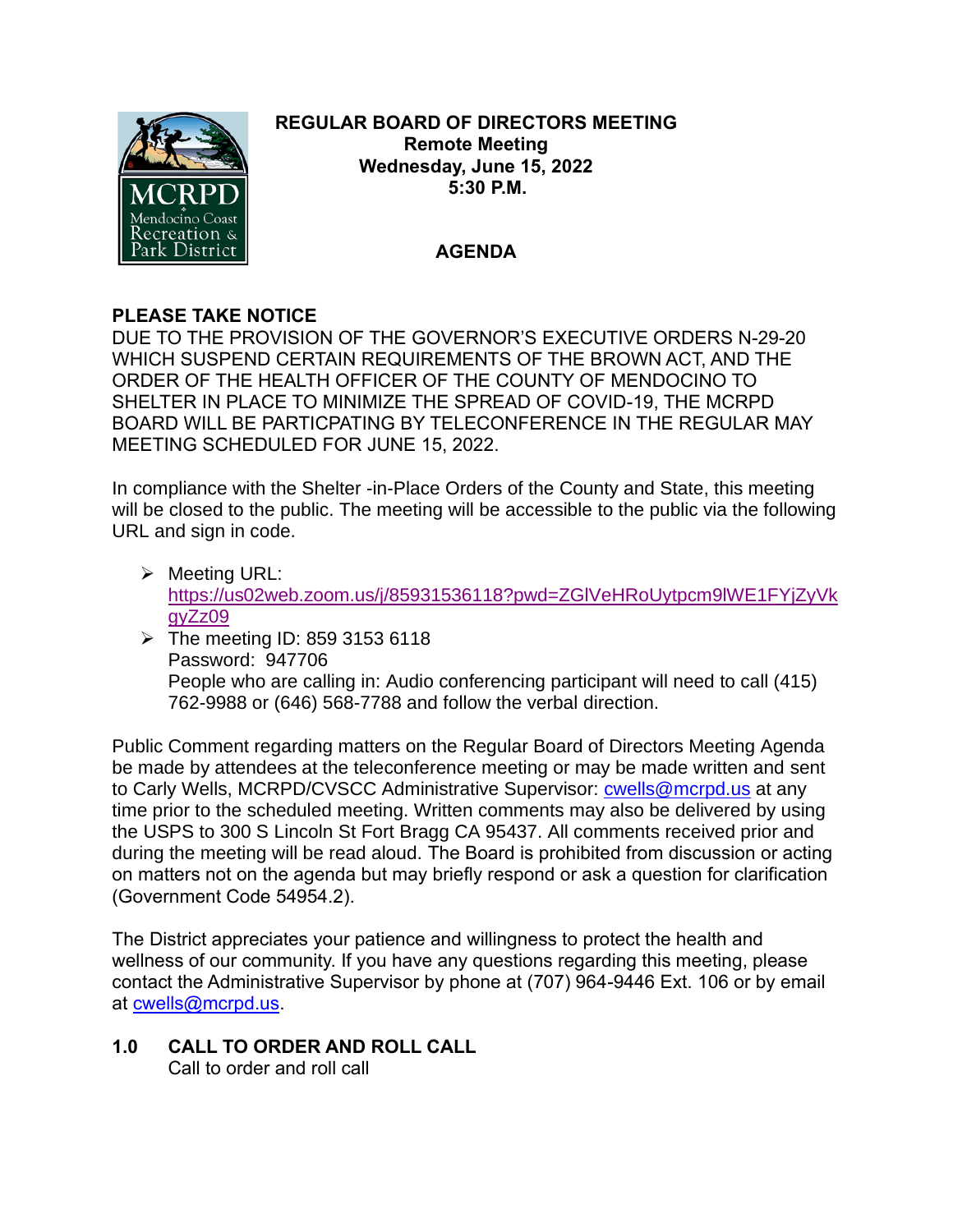# **2.0 APPROVAL AND ADOPTION OF AGENDA**

Items to be removed from or changes to the agenda should be done at this time.

## **3.0 PUBLIC PARTICIPATION-NON AGENDA ITEMS**

A maximum of 3 minutes is reserved for members of the public to address the Board on items not listed on the agenda and a total time for public input on a particular issue is limited to 20 minutes (Government Code 54954.3). The Board is prohibited from discussion or taking action on matters not on the agenda but may briefly respond or ask a question for clarification (Government Code 54954.2).

## **4.0 STAFF REPORTS:**

- 4.1 Administration Report (Moneque Wooden)
- 4.2 Maintenance Report (Paul Kelley) Verbal report
- 4.3 Guest Services Report (Carly Wells)
- 4.4 Recreation Services Report (Kimberly Ramey)

## **5.0 OTHER REPORTS:**

- 5.1 Friends of MCRPD
- 5.2 South Coast
- 5.3 MECCA
- 5.4 Mendocino Coast Botanical Gardens
- 5.5 Personnel Committee
- 5.6 Regional Park Committee
- 5.7 District Services Committee
- 5.8 Finance Committee
- 5.9 Board of Directors

Each Agenda item consists of the following steps to be carried out by the Board Chair in the subsequent order. 1) Announces agenda item by number and states the subject. 2) Staff Reports or Presentations. 3) Receive Board questions and requests for clarification 3) Receive public comments. If action is to be considered, then 4) Motion and second from the Board. 5) Moderates a discussion of the item until a final motion is ready for a vote or other disposition

# **6.0 DISCUSSION/ACTION ITEMS**

- 6.1 Award MCRPD 2022 Recreational Services Grant
- 6.2 California Department of Transportation mitigation study